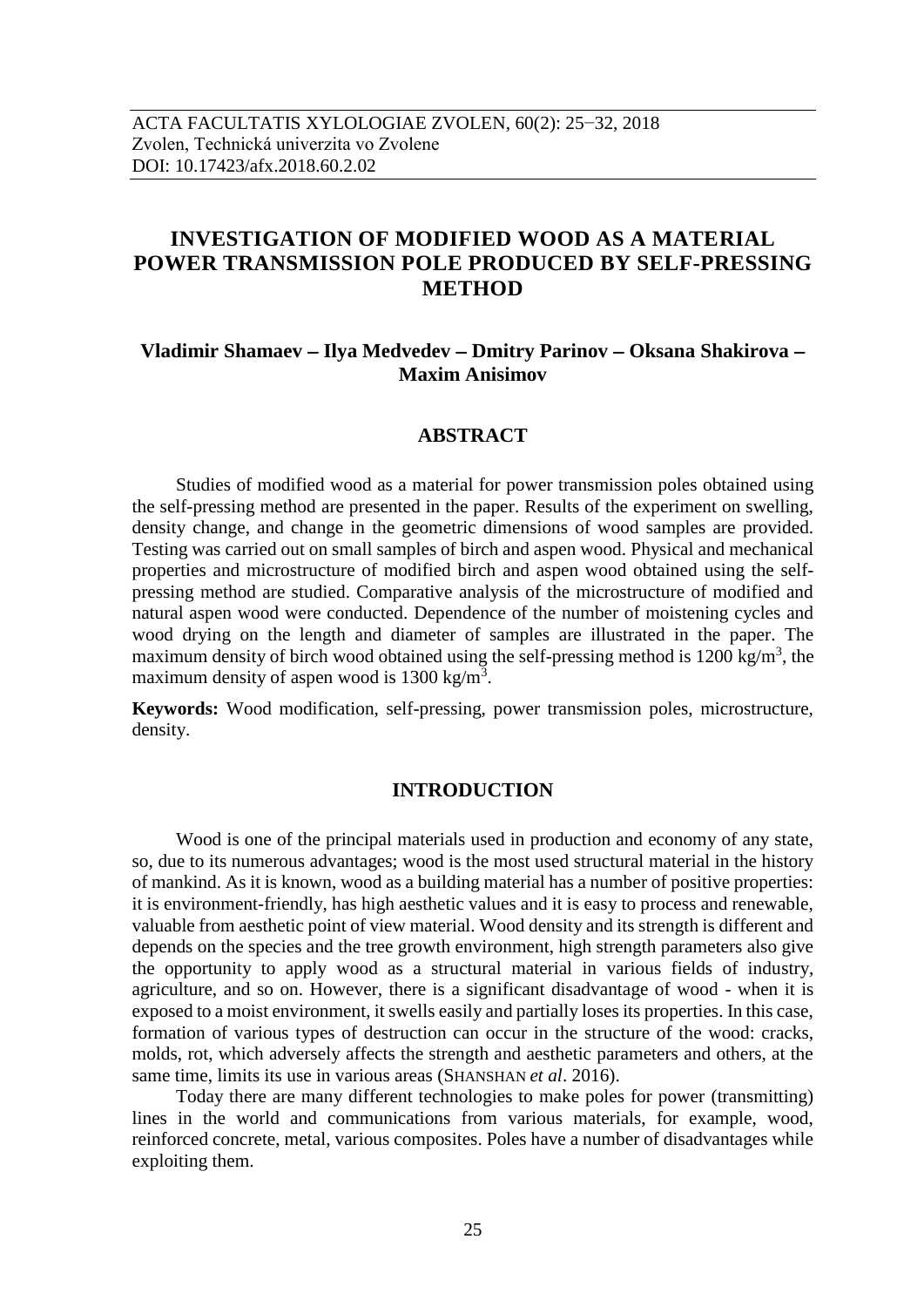So, it is necessary to modify (preserve and improve properties) wood in various ways, some of them were used from ancient times (coatings and impregnation of logs with various resins, wood straining, etc.), but the greatest technological scope in the development of wood modification began in the mid-twentieth century. Now, to the previously pursued purposes to protect wood from moisture, new technological indicators of fire - and bio protection have been added. One of the types of wood modification since the early 90s of the 20th century is its heat treatment (TJEERDSMA *et al*. 1998, KOCAEFE *et al*. 2008). Thermal modification of wood was developed as an industrial method to increase wood formability, allowing expanding the scope and life of wood products (YANG *et al*. 2017). Despite the positive effect of heat treatment on wood, a number of negative factors are appearing then: hardness and tensile strength decrease and others. Today double influence of temperature on wood as a modifier has been proved (GUNDUZ *et al*. 2008, KASEMSIRI *et al*. 2012, KORKUT *et al*. 2009). It has been found that thermal treatment of certain wood types reduces moisture and water absorption, but compression strength along the fibers is significantly reduced (BALKIS *et al*. 2013, PALERMO *et al*. 2014, JOFFRE *et al*. 2014, SANDAK *et al*. 2015). A number of negative properties appears (roughness is formed on the workpieces surfaces, strength of adhesive seam is reduced while shearing along the fiber, etc.), but these negative properties can be eliminated by introducing various modifiers into the wood (MIKLEČIĆ *et al*. 2017).

There is a wide-spread way to modify wood by influencing it with mechanical pressure. This method along with the wood structure compaction allows to introduce various compositions of modifiers into it to improve the desired wood properties (BAZANT *et al*. 2014, CANDAN *et al*. 2013, CIESIELSKI *et al*. 2014, JI *et al*. 2015, MZHACHIH *et al*. 2006,  $S$ TEPINA – KLYACHENKOVA 2014). Such modification methods allow the wood use as a material instead of expensive metal, reinforced concrete and other structural materials. A good example of modified wood use is the construction of power (transmitting) lines (PTL).

For many reasons, depending on the application area, wooden poles for power (transmitting) lines are much better comparing to other pole types and in some cases wood poles are unchangeable. Wooden poles are much cheaper than metal ones and cheaper for 40 per cent as for reinforced concrete poles. Transporting and installing them is much cheaper, because wood is much lighter than metal or reinforced concrete. It is possible to transport about 60 poles for one trip when transporting wooden poles. Wooden poles of power lines are indispensable in seismic zones. They are bend-resistant, so they easily tolerate ice and wind loads. The effect of "dominoes" is absent, as wires easily hold the wood, and so neighboring poles do not collapse. Naturally, the number of emergency shutdowns is reduced. Wood is an excellent dielectric, even in the case of a breakdown of the insulator, one can not be afraid of accidental contact with the pole. For the same reason, lines on wooden poles consume fewer insulators than on reinforced concrete or metal supports. Wooden poles of power lines serve for 45 years in average, while concrete poles for  $25-35$  years.

The best species for the production of wooden pole is pine, which is perfect because of geometric parameters and, besides, it is well impregnated, it makes it possible to protect wood from decay and other destructive factors. Poles are made from larch, spruce and firtree as well. But they are rarely used because these species are poorly impregnated with antiseptics.

Wooden poles have a great disadvantage - its strength is much lower than the strength of metal and reinforced concrete poles. Wood strength can be improved by impregnation and pressing.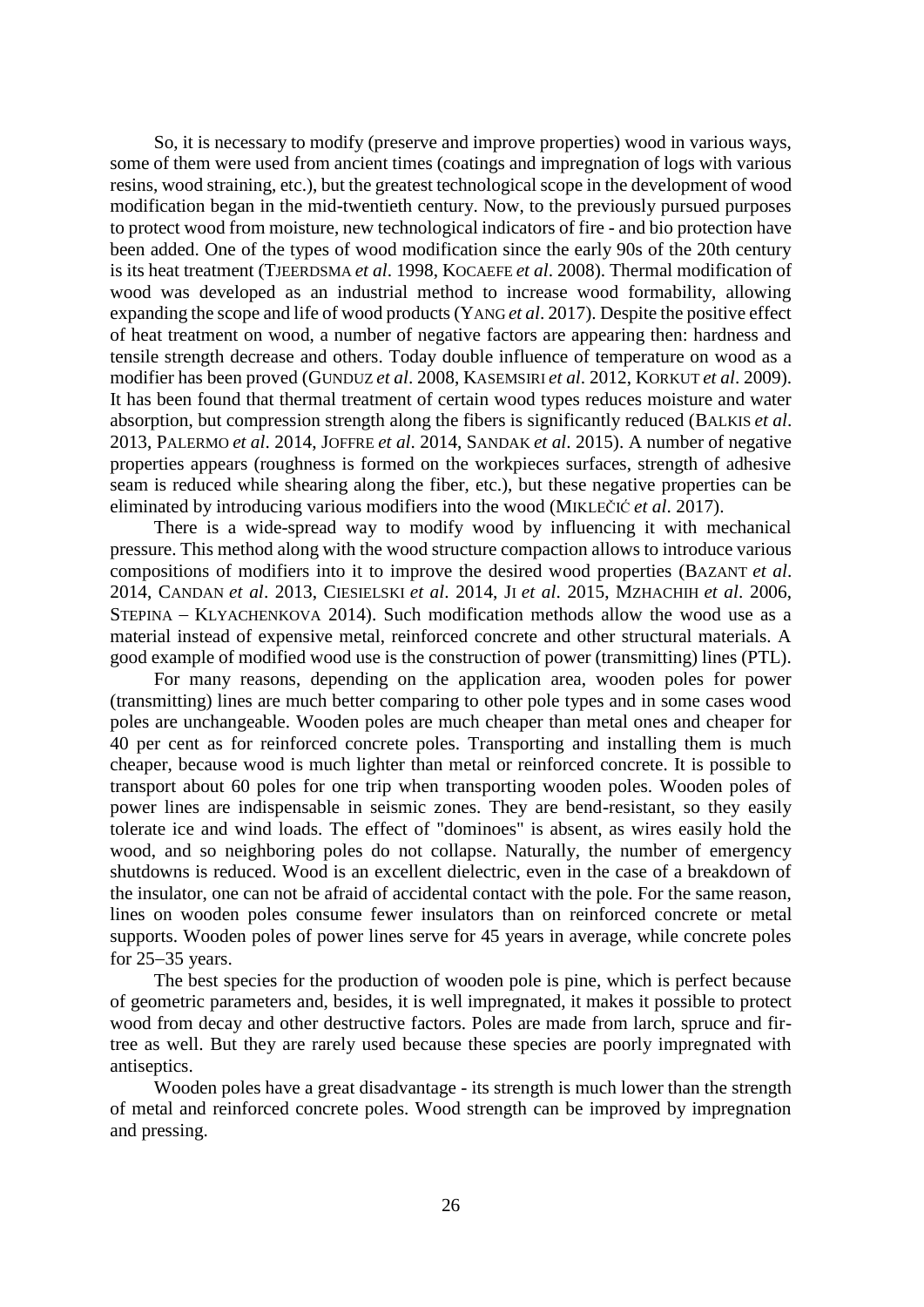Special poles are made for power (transmitting) line structures according to outdoor air temperature up to  $-65$  ° C and are one of the main structural elements of power (transmitting) line; they fix and suspend electric wires at a certain level.

The choice of the material is based upon economic reasons as well as the availability of appropriate material in the area of line building.

The aim of the article is to substantiate the method of wood self-pressing by cyclic moistening and drying in a closed volume, i.e. to use forces of swelling and shrinkage to increase the density of wood. This purpose becomes relevant for obtaining hardened wood blanks of large dimensions, for example, power transmission poles.

Our technology has no analogues in Russia and abroad, the development makes it possible to improve operational performance of power (transmitting) lines and communications by increasing the wood density and its hardness.

## **MATERIALS AND METHOD**

The disadvantage of technology is that the wood length to be modified can be no more than 3 m. Bonding of blanks  $8-12$  m long is a labor- consuming operation, but the main thing is that the adhesive layer becomes old quickly during the operation, and after  $10-12$ years it loses its strength. So, it is necessary to harden cylindrical blanks  $8-12$  m long. Uniaxial or contour pressing methods are impossible for this operation.

At the same time, it is possible to use the wood compaction forces, i.e. the force of swelling and shrinkage. For this purpose, the workpieces were installed in a cage, its inner contours corresponded to the workpiece outside contours, the workpieces were moisturized until the water absorption limit was reached, they were dried then to constant weight, after it all the operations – placing into the cage, humidification and drying were repeated until the required wood density. When the wood was placed in the antiseptic solution, its absorption process starts, and swelling forces had being developed in it. These forces increased the wood volume, but the metal cap of the cage prevented wood from increasing. Therefore, the swelling forces caused a decrease in the cell cavities; still there was a selfpressing of wood, which was fixed by subsequent shrinkage. Workpieces were kept in water until water absorption limit had been reached. Then the workpieces in the cage were placed in a drying chamber (kiln) and were dried at a temperature of 95 - 100 ° C to constant weight. Then the workpieces were taken out from the cage and placed into another cage of a smaller size, its internal dimensions corresponded to the outer lateral dimensions of the workpiece after shrinkage. Further, humidifying and drying operations were repeated in the cages with correspondingly decreasing internal dimensions until the wood density reached 900–1,300  $kg/m<sup>3</sup>$ .

Moisture absorption and its evaporation occurred through free end surfaces of the workpiece.

Logs with the three diameters types (16, 18, 20 cm) were dried in a microwave dryer (kiln) to a moisture content of  $3-5%$  during 3 days according to special modes. A hydraulic cylinder placed the dried workpieces into steel pipes with the diameters of 14.5, 16.2, 17.6 cm respectively, then they were put into the autoclave of WRC-40 type. The impregnating solution was prepared on the basis of difficult-to-wash water-soluble antiseptics of the CCA group, i.e. ULTAN, ElemeSept or XM - 11 according to 20022.2 - 80 State Standard with the addition of fire retardants (diammonium phosphate and ammonium sulfate). Fire retardant additives were used for the power line poles in taiga or other coniferous forests. A stabilizer and reinforcing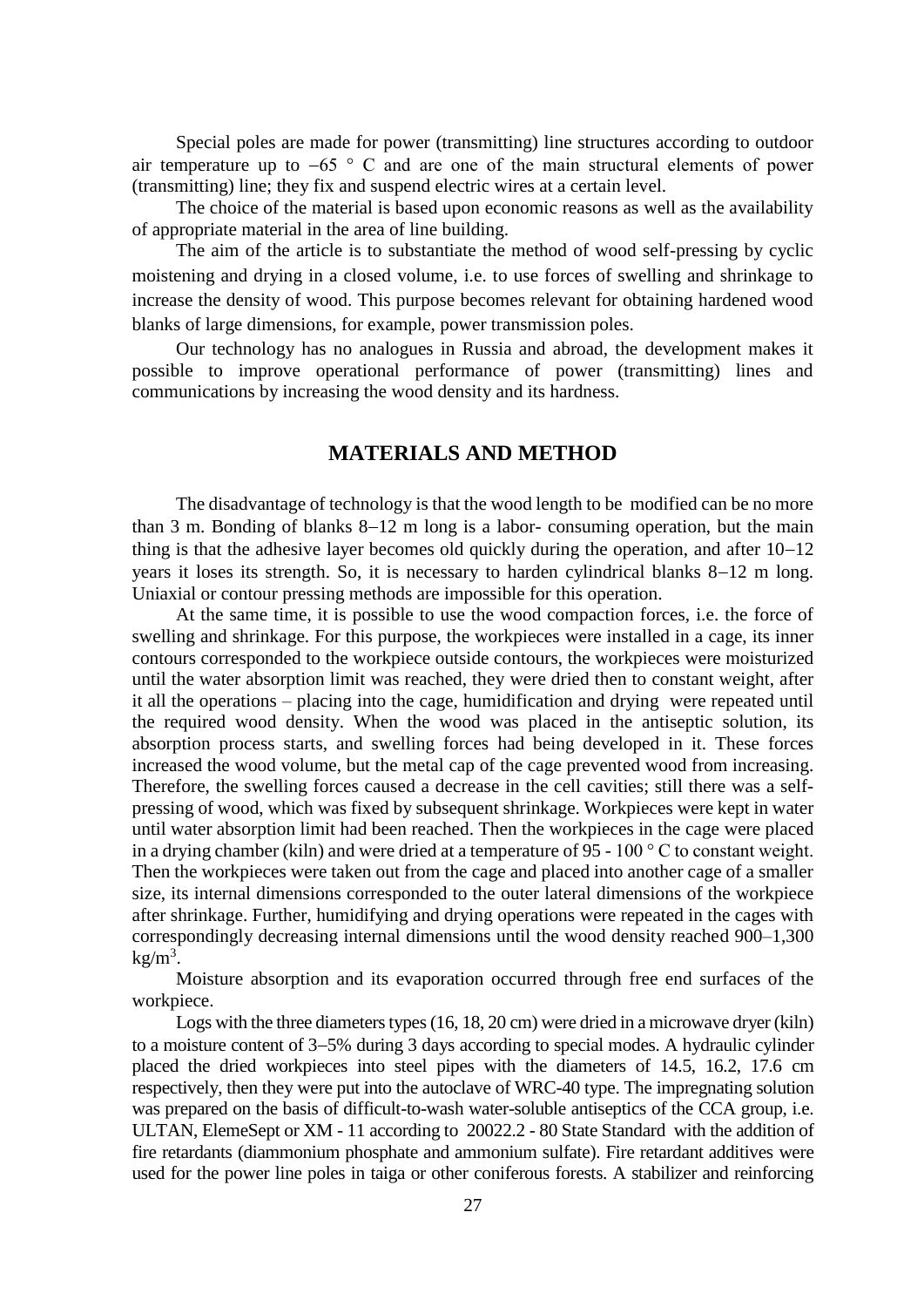agents were added into the antiseptic solution and flame retardants. The finished solutions were pumped into the autoclave, where the impregnation was made by airborne penetration method according to 20022.6 - 93 State Standard with the antiseptic absorption norm of 16 kg/m<sup>3</sup>.

After impregnation was over, pipes with workpieces were dried in heat chambers at a temperature of 120  $\degree$  C during 5 days up to 12–15 per cent moisture content. Then dried poles were easily removed from the pipe and have diameters of 12, 13.5, and 14.5 cm respectively, and at that time their density was  $720-730 \text{ kg/m}^3$ , this was the oak wood density. The estimated service period of these poles is 70 years; this is a longer period than the service period of pine poles, P 56879-2016 State Standard (TECHNICAL CONDITIONS 56879-2016).

To produce power (transmitting) lines poles, a stabilizer - the precondensate of the urea-formaldehyde oligomer (its amount is 1.5% as for the weight) and a hardenizer hydrogel solution of nanocrystalline cellulose (the amount of 0.5% as for the solution weight) is added into the solution of the standard antiseptic. Round logs  $8-12$  m long made of birch wood and diameters shown in Table 1 are used as a raw material.

|           | Length of blanks, m by grades |           |               |                      |               |             |  |  |
|-----------|-------------------------------|-----------|---------------|----------------------|---------------|-------------|--|--|
| Number of | $6 - 7.5$ m                   |           |               | $8.5 - 11 \text{ m}$ | $12 - 13$ m   |             |  |  |
| cycles    | <b>Before</b>                 | After     | <b>Before</b> | After                | <b>Before</b> | After       |  |  |
|           | modifying                     | modifying | modifying     | modifying            | modifying     | modifying   |  |  |
|           | 16                            | $14.5^*$  |               | $16.2^*$             | 20            | $17.6^\ast$ |  |  |
|           | 14.5                          | 12        | 16.2          | 13.5                 | 17.6          | 14.5        |  |  |

**Tab. 1 Dependence of the number of cycles on the diameter of the workpiece.**

Note:\* For the zero cycle, the diameters after drying are indicated

Wood density increased with each moisturizing cycle and drying process during wood self-pressing (Table2).

| Number of                   | Ultimate water | Density of wood,  | Cross-section of workpieces |
|-----------------------------|----------------|-------------------|-----------------------------|
| cycles                      | absorption     | kg/m <sup>3</sup> | (diameter), mm              |
|                             |                | 610/500           | $100/100 \times 100$        |
|                             | 80             | 800/720           | $86/90 \times 96$           |
| $\mathcal{D}_{\mathcal{L}}$ | 58             | 890/850           | $83/84 \times 92$           |
| 3                           | 47             | 970/930           | $80/80 \times 88$           |
|                             | 40             | 1,050/1,010       | $77/76 \times 84$           |
|                             | 34             | 1,130/1,090       | $74/72 \times 80$           |
| 6                           | 25             | 1,200/1,170       | $72/70 \times 78$           |
|                             | 20             | $-/1,240$         | $-768 \times 76$            |
|                             | 17             | $-$ /1,300        | $-761 \times 73$            |

|  |  |  |  |  |  | Tab. 2 Changes in density and geometric dimensions of wood during cyclic moistening and drying. |  |
|--|--|--|--|--|--|-------------------------------------------------------------------------------------------------|--|
|  |  |  |  |  |  |                                                                                                 |  |

Note: numerator is birch; denominator is aspen.

Microstructure of wood obtained by self-pressing method differs very much from microstructure of pressed wood. Thus, in aspen wood, obtained by the self-pressing method and moistening and drying, the structure hardly differs from the structure of natural hardwood species (Fig. 1), i.e. it has natural structure.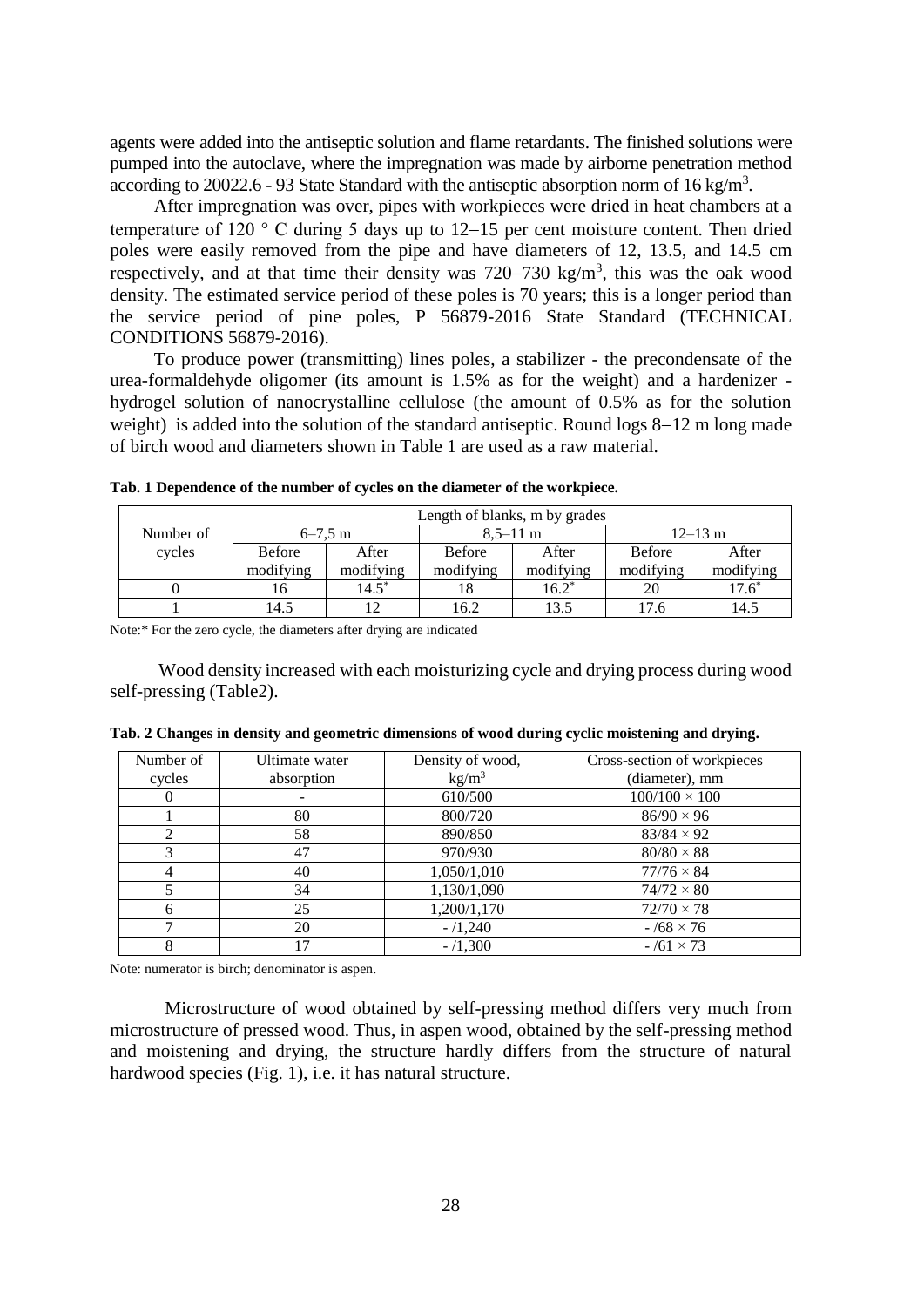

**Fig. 1 Microstructure of the end surface of aspen wood (zoom. × 400). A – cut of natural aspen wood; B – cut of modified aspen wood obtained by self-pressing method.**

#### **EXPERIMENTAL PART**

Earlier, a technology has been developed to make power (transmitting) lines poles and railway sleepers with raw wood impregnating, drying and pressing, the process is carried out in the same device (SHAMAYEV *et al*. 2007).

 The green log of softwood species has been treated with oily anticeptic under pressure, then drying and pressing processes are made. This method is different in anticeptic mixture – healthy wood has been treated with the mixture of oily anticeptic but the defective part has been treated with the mixture of oily anticeptic and a hardenizer of kerosene/petroleum spirit. The hardenizer has been chosen from rubber production wastes, or toluene rectification, phenol-alcohols, the amount has been calculated according to:

$$
M = k \frac{H_h}{H_d} \cdot C \cdot V \,, \tag{1}
$$

Where  $M$  - amount of hardening solution,  $l$ ,

 $H_h$ - hardness of healthy part,  $N / mm^2$ ,

 $H_d$  - hardness of defective part,  $N / mm^2$ ,

*C* - concentration of reinforcing solution in defective part,  $l/m^3$ ,

*V* - volume of defective part,  $m^3$ ,

- the diameter decrease coefficient of defective part from the root of the log up to *k* the top one,  $0.8 \le k \le 1$ .

In a raw cylindrical workpiece of aspen wood with a diameter of 25 cm and a length of 275 cm, containing 15 cm diameter of defective zone in butt and top part, the ratio of hardness of healthy zone to the hardness of defective zone is defined:  $\frac{1.117}{4.4}$  /  $mm^2$  = 1.61  $7.1 H/$ 2  $=\frac{7.1H/mm^2}{2}$ *Н mm Н mm H Hh d* . The correction index k, which takes into account the decrease in

the diameter of defective zone from the butt part of the log to the top one, is 1. We determine the volume of defective zone  $V = 0.049 m<sup>3</sup>$ . We determine the amount of hardening solution having a concentration  $200 \frac{\text{m}}{3}$ .

 $M = 1 \cdot 1.6 \cdot 200$ *l* /*m*<sup>3</sup>  $\cdot 0.049$ *m*<sup>3</sup> = 15.7*kg* by the formula  $M = k \frac{H_h}{H_d} \cdot C \cdot V$ *d*  $= k \frac{H_h}{\sigma} \cdot C \cdot V$ . On the basis of the

volume of defective zone, we determine the amount of impregnating mixture equal to 39 l.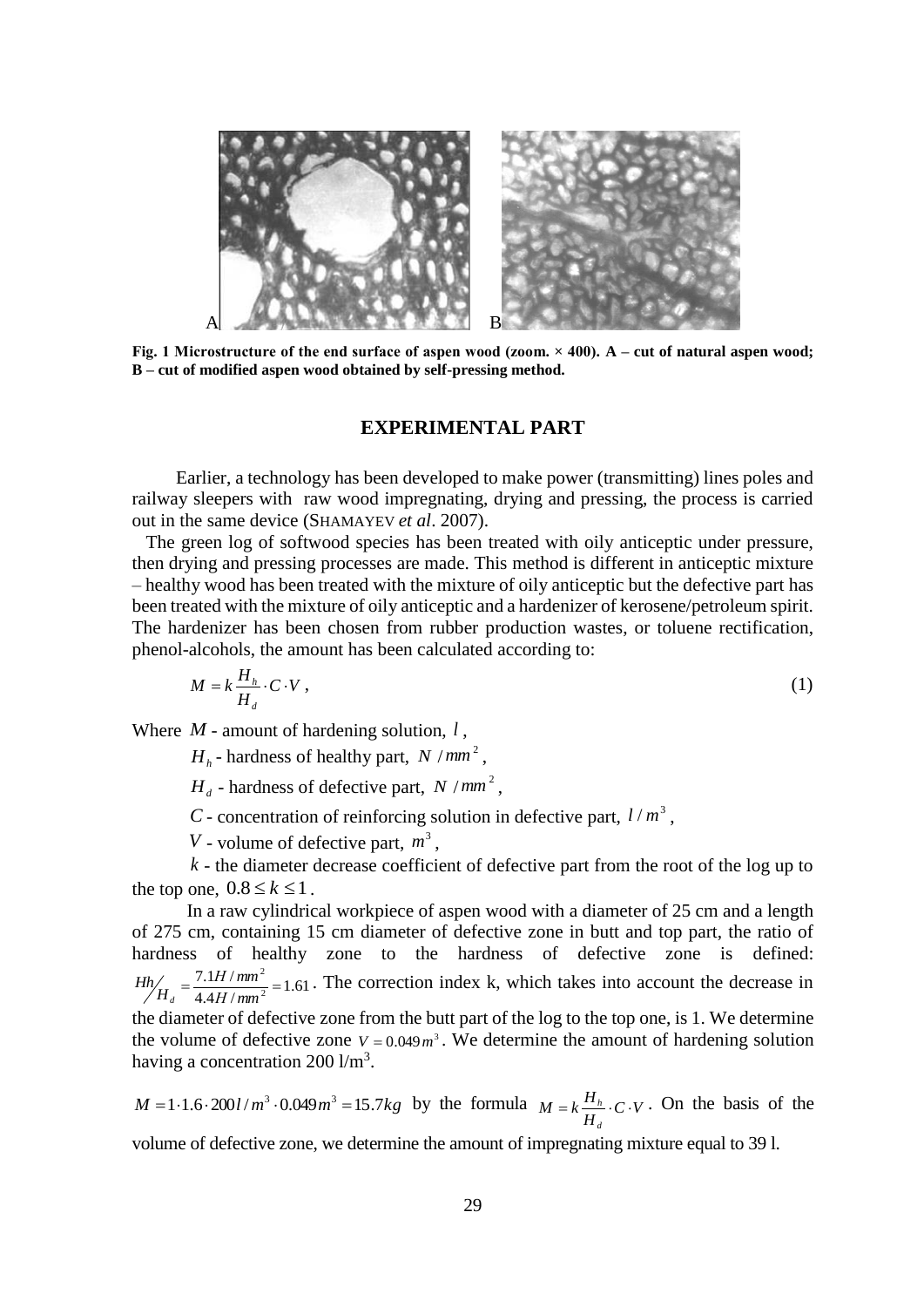#### **RESULTS AND DISCUSSION**

The described method to produce modified wood seems to be long and timeconsuming. However, if the first wood drying is combined with its impregnation, placing the workpieces in the antiseptic solution, then this operation takes 0.5 up to 1 hour. If the wood is moistened with pressure, then this operation will take the same  $0.5-1$  hour. Finally, if wood is dried with vacuum-pulse method, then the drying process will take 4 or even 6 hours. As a result, the total duration of the process is about  $7-8$  hours per cycle or  $35-40$ hours for 5 cycles until the optimal wood density -  $1100 \text{ kg/m}^3$  - is reached. Producing of pressed wood with the help of preheating or steaming methods takes the same time period.

Wood pipes at self-pressing do not flatten as the modified wood pipes do, i.e. receive with the mechanical influence. As a result, the dynamic characteristics of wood greatly increase. Table 3 illustrates the static strength index, it is 1.5 times higher, and the dynamic strength, it is 3–3.5 times higher than indices of pressed wood (SHAMAYEV *et al.* 2013).

Actually, the greatest density increase takes place after the first cycle of moistening and drying  $(190-220 \text{ kg/m}^3)$ . So, it is possible to produce a modified birch wood similar to beech wood without the expensive equipment.

| Index                                     | wood               |           |           |  |  |  |  |
|-------------------------------------------|--------------------|-----------|-----------|--|--|--|--|
|                                           | Birch <sup>*</sup> | Aspen $*$ | $Birch**$ |  |  |  |  |
| Density, $\text{kg/m}^3$                  | 1200               | 1300      | 1200      |  |  |  |  |
| Moisture, %                               | 3.2                | 3.0       | 5.0       |  |  |  |  |
| Compressive strength, MPa                 | 171                | 188       | 125       |  |  |  |  |
| Face hardness, MPa                        | 166                | 173       | 102       |  |  |  |  |
| Impact strength, $10^3$ J/m <sup>2</sup>  | 179                | 189       | 114       |  |  |  |  |
| Tensile strength under dynamic loads, MPa | 65                 | 69        | 21        |  |  |  |  |
| Water absorption for 30 days              |                    | 36        | 52        |  |  |  |  |

Note: \* – self-pressing method; \*\* – pressed method (control).

The proposed method of self-pressing wood can be used in power (transmitting) line and communications poles production, the method makes it possible to increase the wood strength characteristics by increasing its density, thereby increasing the service period of wooden poles. Power (transmitting) lines made from modified wood are similar to reinforced concrete as for their characteristics. The given material after qualitative impregnation, can serve as long as a concrete poles can do.

## **CONCLUSIONS**

- 1. The method of "self-pressing" of wood by means of cyclic moistening and drying in a closed circuit is developed, which allows us to obtain pressed wood without mechanical impact.
- 2. Using the forces of swelling and shrinkage allows us to get pressed wood without flattening the cells, decreasing only the volume of cell cavities.
- 3. The mechanical properties of wood obtained by the method of self-pressing is higher than that of conventional pressed wood by  $15-20\%$  in static and 3 times higher in dynamics.
- 4. Due to one cycle of moistening and drying, the density and hardness of soft hardwoods increases by an average of 25% and we have obtained aspen wood with the strength of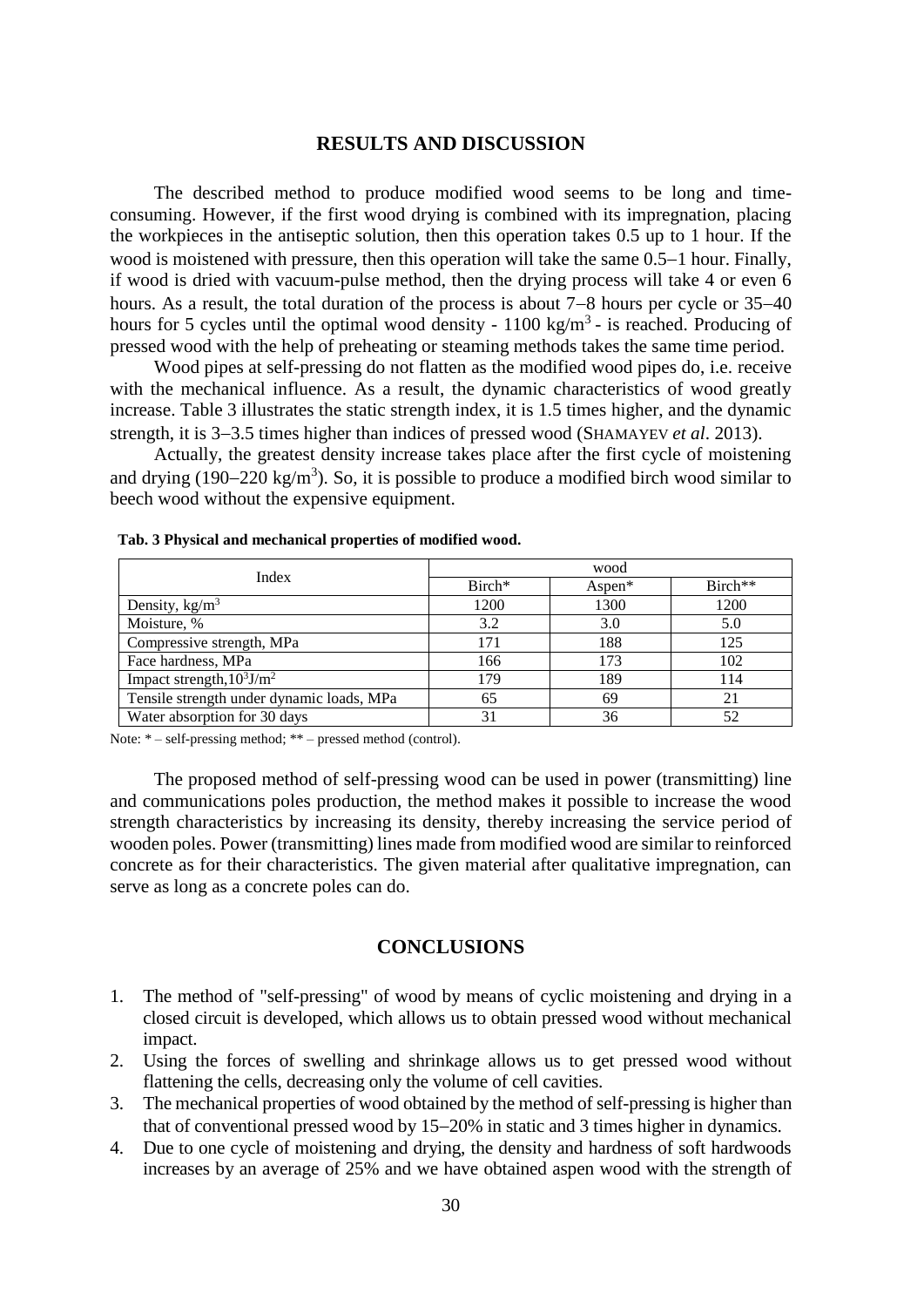beech wood, and obtained birch wood has oak strength. This method can find the use in the manufacture of power transmission poles.

#### **REFERENCES**

BALKIS F., HIZIROGLU S., TAHIR P. 2013. Properties of some thermally modified wood species. In Materials & Design, 2013, 43: 348-355.

BAZANT P., MUNSTER L., MACHOVSKY V., SEDLAK J., KURITKA I. 2014. Wood flour modified by hierarchical Ag/ZnO as potential filler for wood - plastic composites with enhanced surface antibacterial performance. In Industrial Crops and Products, 2014, 62: 179–187.

CANDAN Z., KORKUT S., UNSAL O. 2013. Effect of thermal modification by hot pressing on performance properties of paulownia wood boards. In Industrial Crops and Products, 2013,  $45:461-464.$ 

CIESIELSKI P.N., WANG W., CHEN X., VINZANT T.B., TUCKER M.P., DECKER S.R., HIMMEL M.E., JOHNSON D.K., DONOHOE B.S. 2014. Effect of mechanical disruption on the effectiveness of three reactors used for dilute acid pretreatment of corn stover Part 2: morphological and structural substrate analysis. In Biotechnol. Biofuels, 2014, 7: 1–12.

GUNDUZ G., KORKUT S., KORKUT DS. 2008. The effects of heat treatment on physical and technological properties and surface roughness of Camiyani Black Pine (*Pinusnigra* Arn. subsp pallasiana var. pallasiana) wood. In Bioresource Technol, 2008, 99: 2275–2280.

JI Z., ZHANG X., LING Z., ZHOU X., RAMASWAMY S., XU F. 2015. Visualization of Miscanthus  $\times$ giganteus cell wall deconstruction subjected to dilute acid pretreatment for enhanced enzymatic digestibility. In Biotechnol. Biofuels,  $2015$ ,  $8(103)$ : 1–14.

JOFFRE T., NEAGU C., BARDAGE S., GAMSTEDT K. 2014. Modelling of the hygroelastic behavior of normal and compression wood tracheids. In Journal of Structural Biology, 2014, 185(1): 89–98.

KASEMSIRI P., HIZIROGLU S., RIMDUSIT S. 2012. Characterization of heat treated Easternredcedar (*Juniperus virginiana* L.). In Mater Process Technol., 2012, 212: 1324–1330.

KOCAEFE D., SHI J., YANG D., BOUAZARA M. 2008. Mechanical properties, dimensionalstability, and mold resistance of heat-treated jack pine and aspen. In Forest Product, 2008, 58: 88–93.

KORKUT S., HIZIROGLU S. 2009. Effect of heat treatment on mechanical properties ofhazelnut wood (*Corylus colurna* L.). In Mater Des, 2009, 30(5): 1853–1858.

MIKLEČIĆ J., TURKULIN H., JIROUŠ-RAJKOVIĆ V. 2017. Weathering performance of surface of thermally modified wood finished with nanoparticles-modified waterborne polyacrylate coatings. In Applied Surface Science, 2017, 408: 103-109.

MZHACHIH E., SUKHAREV L., YAKOVLEV V. 2006. Bio-corrosion and physico-chemical methods to improve the durability of the coating. The practice of corrosion protection.  $2006$ ,  $1: 55-58$ .

PALERMO M., LATORRACA F., MOURA L., NOLASCO F., CARVALHO A., GARCIA R. 2014. Surface roughness of heattreated Eucalyptus grandis wood. In Maderas-Cienc. Tecnol., 2014, 16(1): 03–12. SANDAK A., SANDAK J., ALLEGRETTI O. 2015. Quality control of vacuum thermally modified wood with near infrared spectroscopy. In Vacuum,  $2015$ ,  $114$ :  $44-48$ .

SHAMAYEV V., NIKULINA S., MEDVEDEV I. 2013. Modification of wood. Moscow: Science, 2013. 448. ISBN 978-5-9765-1605-2.

SHAMAYEV V., MEDVEDEV I., ZLATOUSTOVSKAYA V., ANUCHIN A.2007. Method for obtaining modified wood. Patent Russian Federation, no P2346809. 04.04.2007.

SHANSHAN J., MING L., YIQIANG W., SHA L., HAIBO C. 2016. Facile and scalable preparation of highly wear-resistance superhydrophobic surface on wood substratesusing silica nanoparticles modified by VTES. In Applied Surface Science, 2016, 386: 115–124.

STEPINA I., KLYACHENKOVA O. 2014. Biostability of Wood in the Presence of Boron-Nitrogen Compounds. Procedia Engineering, 2014, 91: 358–361.

TECHNICAL CONDITIONS 56879-2016, Modified wood. Blanks for sleepers and poles of power lines, 2016.